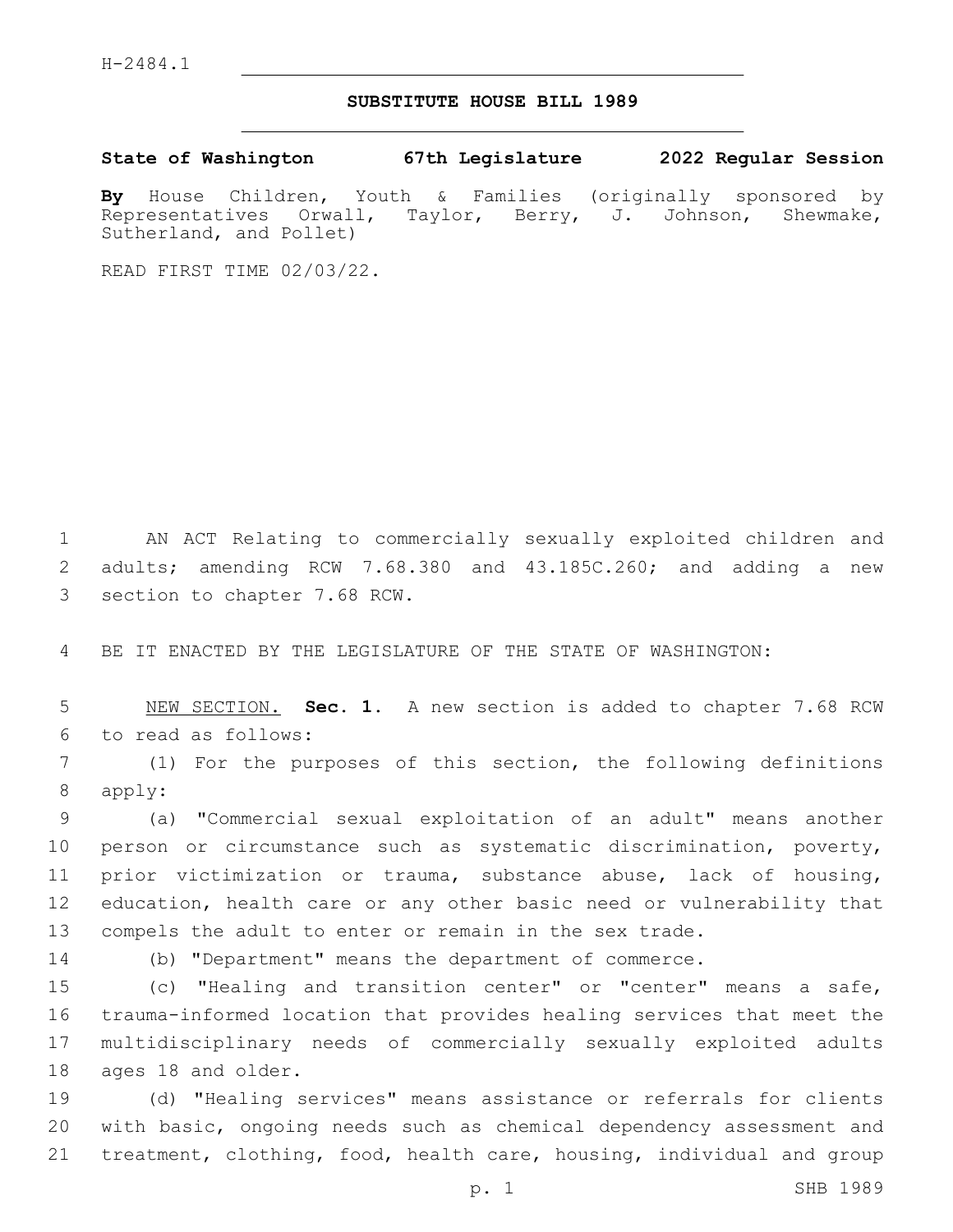counseling, legal advocacy, mental health assessment and treatment, safety assessment and planning, translation services, and educational, training, and employment opportunities.

 (2) Subject to the availability of amounts appropriated for this specific purpose, the department shall administer funding for healing and transition centers for commercially sexually exploited adults. At least one of the centers must be located east of the crest of the Cascade mountains, and at least one of the centers must be located west of the crest of the Cascade mountains. Law enforcement and service providers may refer adults to the healing and transition 11 centers or adults may self-refer to the centers.

 (3) The healing and transition centers receiving funding under 13 this section must:

 (a) Offer healing services designed to enhance safety to reduce 15 and prevent further exploitation;

 (b) Provide ongoing services for adults who are being served or 17 were served by the center;

 (c) Provide culturally competent services to the underserved populations in the region, which are most impacted by commercial sexual exploitation. Depending on the region, underserved populations may include people who are African American, Indigenous, LGBTQ2SIA+, 22 or Latinx:

 (d) Incorporate into the program leadership from communities with unique risk factors for violence and exploitation in the commercial sex trade, survivor leadership, survivor-informed services, and 26 survivor mentorship;

 (e) Meet core needs, provide long-term services, and offer skill training to increase the range of options available to participants, including an exit path from the commercial sex trade;

 (f) Regularly participate in coordination meetings for healing 31 and transition centers; and

 (g) Provide training and information to law enforcement officers, service providers and other first responders, and communities with culturally specific risk factors for commercial sexual exploitation on how to engage and refer individuals to these services.

(4) The department shall:36

 (a) Prioritize funding for centers located in underserved areas 38 of the state that have a need for healing services;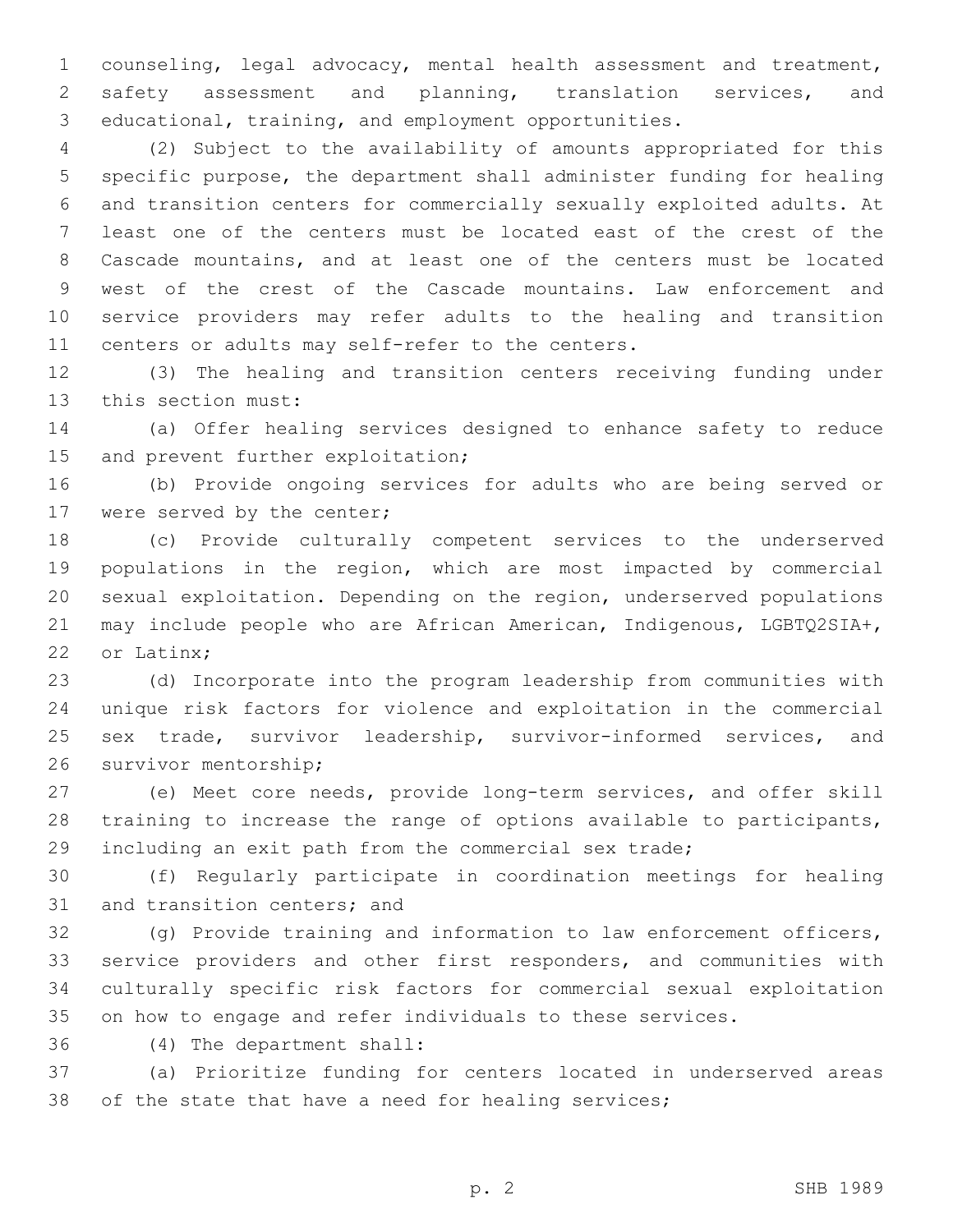1 (b) Provide additional funding to one center for the purpose of 2 convening statewide coordination meetings no less than quarterly for 3 the centers and related service providers;

4 (c) Issue a request for proposals for healing and transition 5 centers by September 1, 2022;

 (d) Include diverse community representatives who have lived experience of exiting commercial sexual exploitation in the development of the request for proposals and prioritization of 9 funding;

10 (e) Collect nonidentifiable demographic data, data on the entry 11 path to commercial sexual exploitation, and data on the exit path of 12 clients served by the centers, including whether clients are current 13 or former foster youth; and

14 (f) Beginning December 1, 2023, submit an annual report to:

 (i) The relevant committees of the legislature that includes a summary of the demographic data, data on the entry path to sexual commercial exploitation, data on the exit path of center clients, and 18 any recommendations for modification or expansion of the centers; and

19 (ii) The department of children, youth, and families that 20 includes data on current and former foster youth served by the 21 centers. The department of children, youth, and families shall use 22 the data for coordination with its liaisons for commercially sexually 23 exploited children.

24 **Sec. 2.** RCW 7.68.380 and 2020 c 331 s 2 are each amended to read 25 as follows:

26 (1) Subject to the availability of amounts appropriated for this 27 specific purpose, the department of children, youth, and families 28 shall administer funding for  $((\text{two}))$  receiving center programs for 29 commercially sexually exploited children. ((One)) At least one of 30 these programs must be located west of the crest of the Cascade 31 mountains, and at least one of these programs must be located east of 32 the crest of the Cascade mountains. Law enforcement and service 33 providers may refer children to these programs or children may self-34 refer into these programs.

35 (2) ((The receiving center programs established under this 36 section shall:

37 (a) Begin providing services by January 1, 2021;

38 (b) Utilize existing facilities and not require the construction 39 of new facilities; and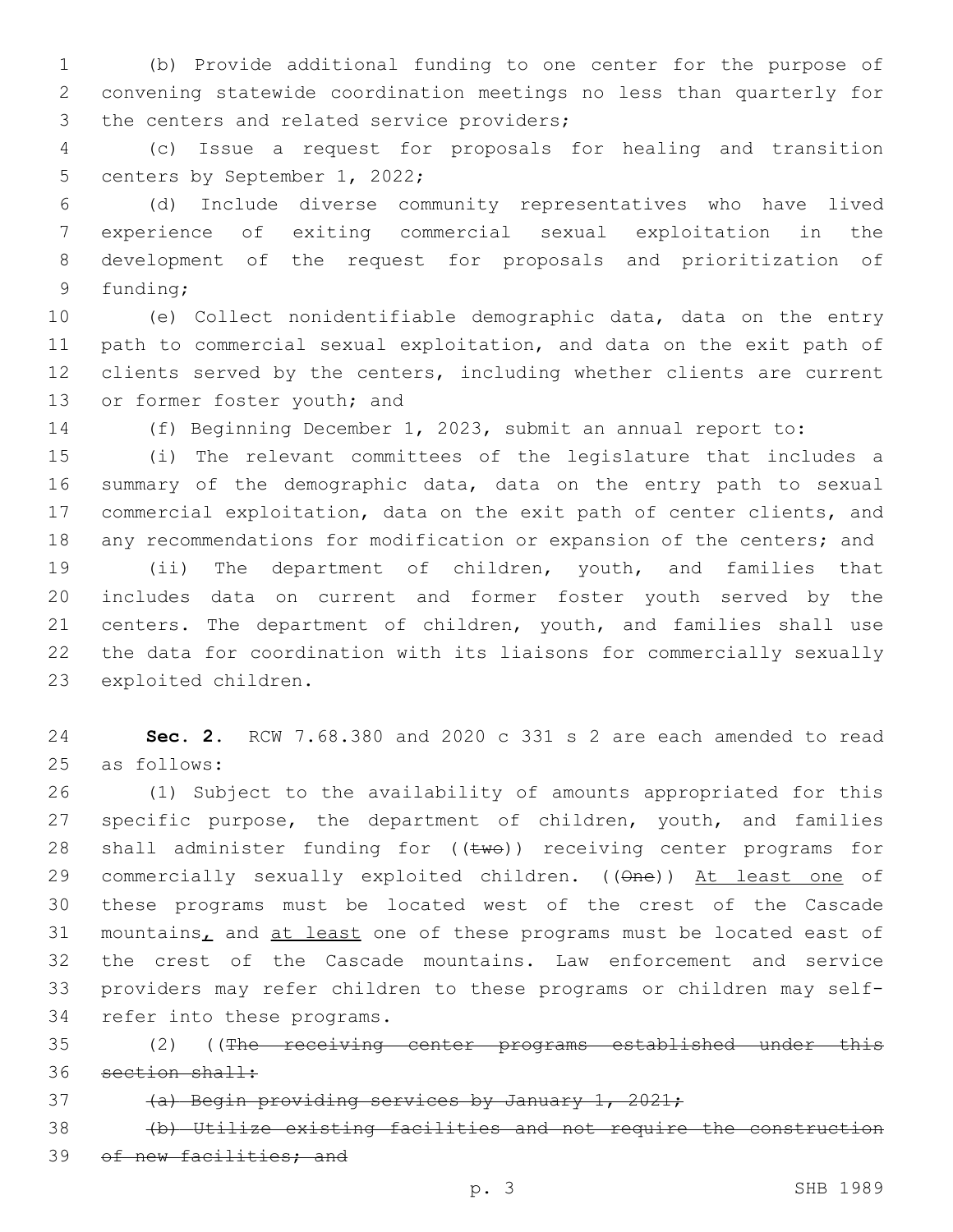(c) Provide ongoing case management for all children who are being served or were served by the programs.

3 (3))) The receiving centers established under this section shall: (a) Include a short-term evaluation function that is accessible twenty-four hours per day seven days per week that has the capacity to evaluate the immediate needs of commercially sexually exploited children ages twelve through seventeen and either meet those 8 immediate needs or refer those children to the appropriate services;

 (b) Assess children for mental health and substance use disorder 10 needs and provide appropriate referrals as needed; ((and))

 (c) Provide individual and group counseling focused on developing and strengthening coping skills, and improving self-esteem and 13 dignity;

14 (d) Provide shelter and services within the receiving center for up to 30 days; and

 (e) Provide ongoing case management for all children who are 17 being served or were served by the programs.

18 (((4))) (3) The department of children, youth, and families 19 shall:

 (a) Collect nonidentifiable demographic data of the children served by the programs established under this section;

 (b) Collect data regarding the locations that children exit to 23 after being served by the programs; and

 (c) Report the data described in this subsection along with recommendations for modification or expansion of these programs to the relevant committees of the legislature by December 1, 2022.

 ( $(\overline{(+5+})$ )  $(4)$  For the purposes of this section, the following 28 definitions apply:

 (a) "Receiving center" means a trauma-informed, secure location that meets the multidisciplinary needs of commercially sexually exploited children ages twelve through seventeen located in a behavioral health agency licensed or certified under RCW 71.24.037 to provide inpatient or residential treatment services; and

 (b) "Short-term evaluation function" means a short-term emergency shelter that is accessible twenty-four hours per day seven days per week that has the capacity to evaluate the immediate needs of commercially sexually exploited children under age eighteen and either meet those immediate needs or refer those children to the 39 appropriate services.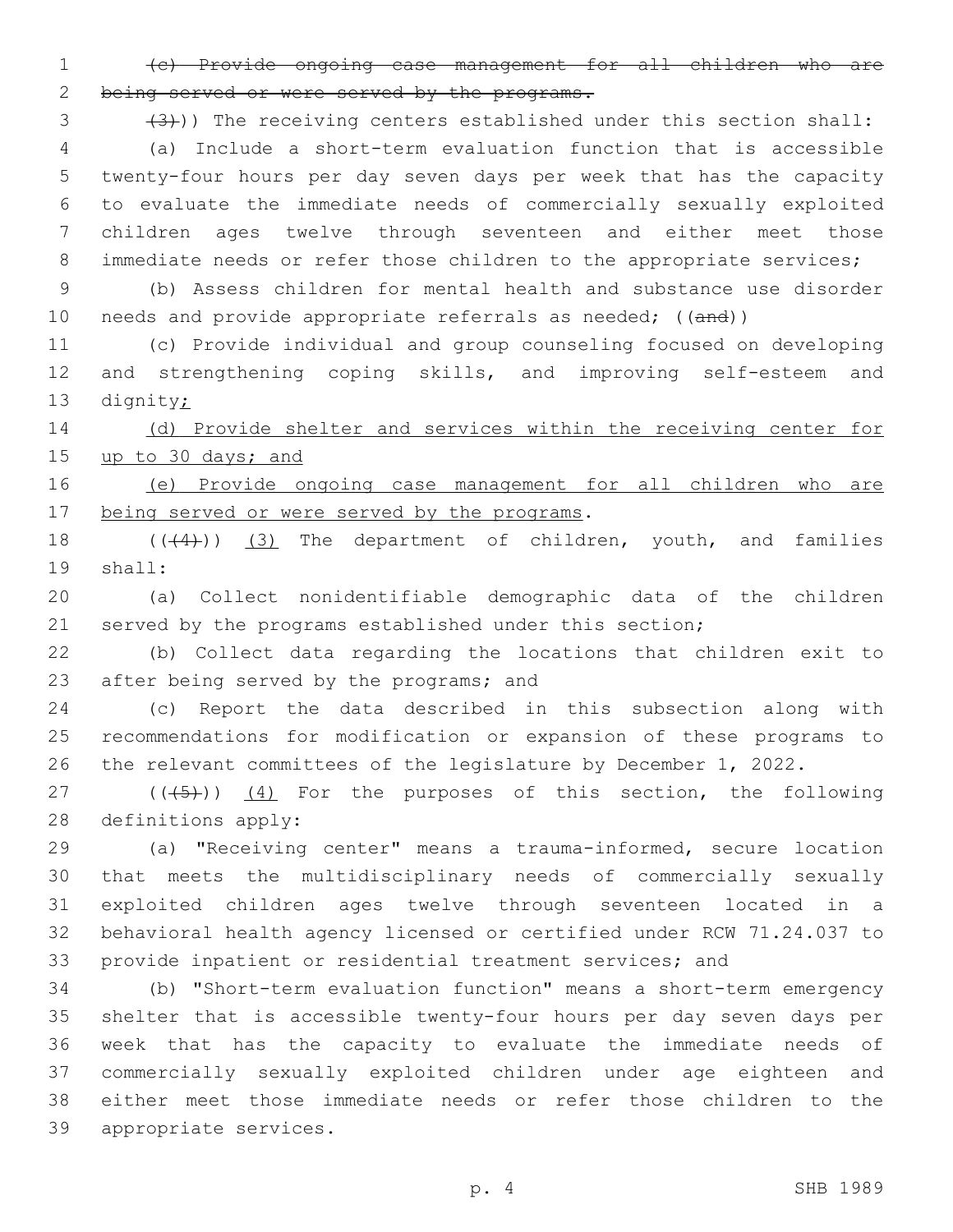1 (((6)(a))) (5) The department of children, youth, and families, the department of health, and the division of behavioral health and recovery, shall meet to coordinate the implementation of receiving centers as provided for in this section, including developing eligibility criteria for serving commercially sexually exploited children that allows referral from service providers and prioritizes 7 referral from law enforcement.

8 (( $(b)$  By December 1, 2020, and in compliance with RCW 43.01.036, 9 the department of children, youth, and families shall submit a report to the governor and legislature summarizing the implementation plan and eligibility criteria as described in (a) of this subsection, and provide any additional policy recommendations regarding receiving 13 centers as it deems necessary.)

 **Sec. 3.** RCW 43.185C.260 and 2020 c 331 s 8 are each amended to 15 read as follows:

(1) A law enforcement officer shall take a child into custody:

 (a) If a law enforcement agency has been contacted by the parent of the child that the child is absent from parental custody without 19 consent; or

 (b) If a law enforcement officer reasonably believes, considering the child's age, the location, and the time of day, that a child is in circumstances which constitute a danger to the child's safety or that a child is violating a local curfew ordinance; or

 (c) If an agency legally charged with the supervision of a child has notified a law enforcement agency that the child has run away 26 from placement.

 (2) Law enforcement custody shall not extend beyond the amount of time reasonably necessary to transport the child to a destination authorized by law and to place the child at that destination. Law enforcement custody continues until the law enforcement officer transfers custody to a person, agency, or other authorized entity under this chapter, or releases the child because no placement is available. Transfer of custody is not complete unless the person, agency, or entity to whom the child is released agrees to accept 35 custody.

 (3) If a law enforcement officer takes a child into custody pursuant to either subsection (1)(a) or (b) of this section and transports the child to a crisis residential center, the officer shall, within twenty-four hours of delivering the child to the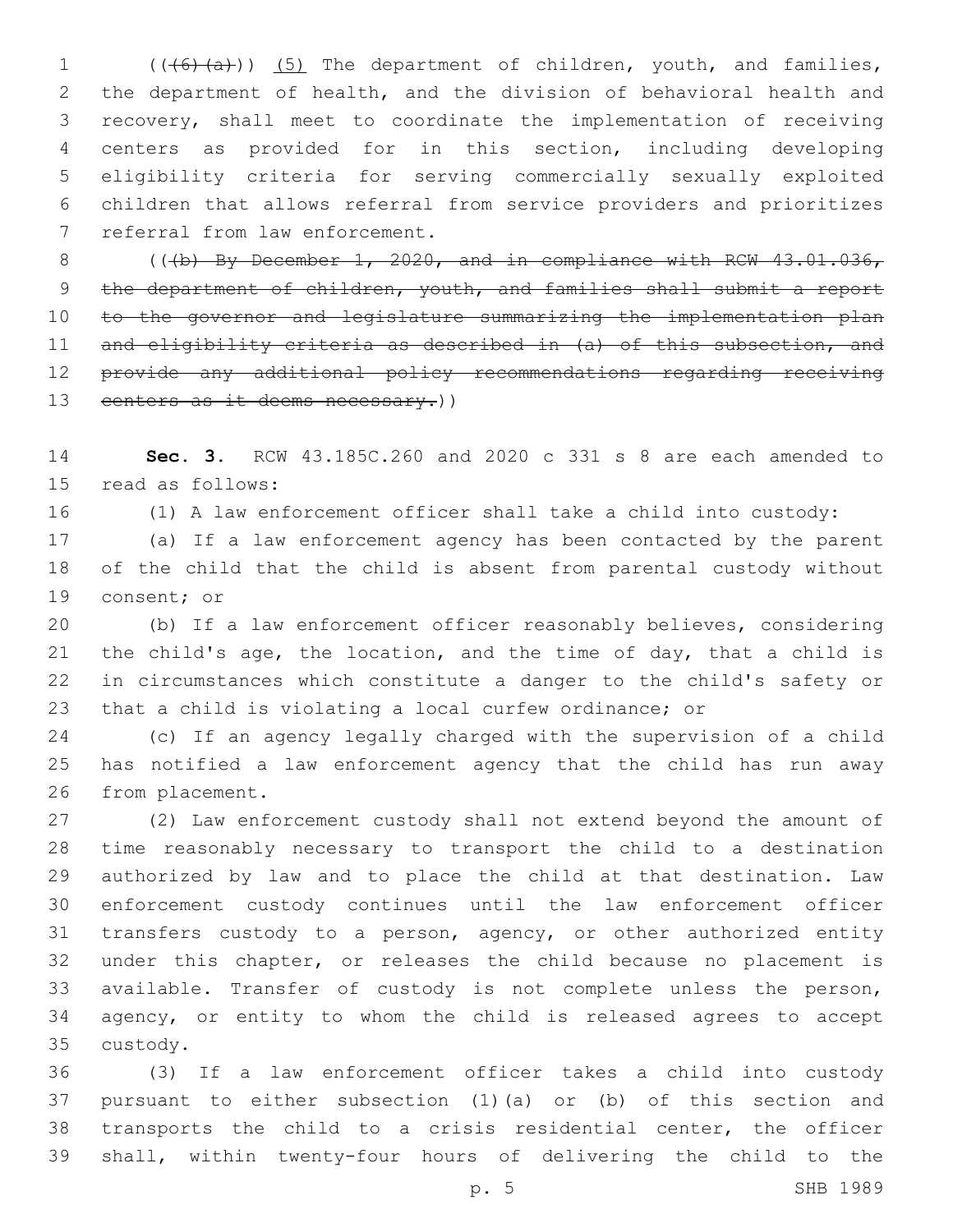center, provide to the center a written report detailing the reasons the officer took the child into custody. The center shall provide the department of children, youth, and families with a copy of the officer's report if the youth is in the care of or receiving services from the department of children, youth, and families.

 (4) If the law enforcement officer who initially takes the juvenile into custody or the staff of the crisis residential center have reasonable cause to believe that the child is absent from home because he or she is abused or neglected, a report shall be made 10 immediately to the department of children, youth, and families.

 (5) Nothing in this section affects the authority of any political subdivision to make regulations concerning the conduct of minors in public places by ordinance or other local law.

 (6) If a law enforcement officer has a reasonable suspicion that a child is being unlawfully harbored in violation of RCW 13.32A.080, the officer shall remove the child from the custody of the person harboring the child and shall transport the child to one of the 18 locations specified in RCW 43.185C.265.

 (7) If a law enforcement officer takes a juvenile into custody pursuant to subsection (1)(b) of this section and reasonably believes that the juvenile may be the victim of sexual exploitation, the 22 officer shall:

23 (a) Transport the child to:

 (i) An evaluation and treatment facility as defined in RCW 71.34.020, including the receiving centers established in RCW 7.68.380, for purposes of evaluation for behavioral health treatment authorized under chapter 71.34 RCW, including adolescent-initiated 28 treatment, family-initiated treatment, or involuntary treatment;  $29 (6E)$ 

 (ii) Another appropriate youth-serving entity or organization 31 including, but not limited to:

(A) A HOPE Center as defined under RCW 43.185C.010;

(B) A foster family home as defined under RCW 74.15.020;

 (C) A crisis residential center as defined under RCW 43.185C.010; 35 or

 (D) A community-based program that has expertise working with adolescents in crisis; or

38 (iii) A parent or legal guardian; or

 (b) Coordinate transportation to one of the locations identified in (a) of this subsection, with a liaison dedicated to serving